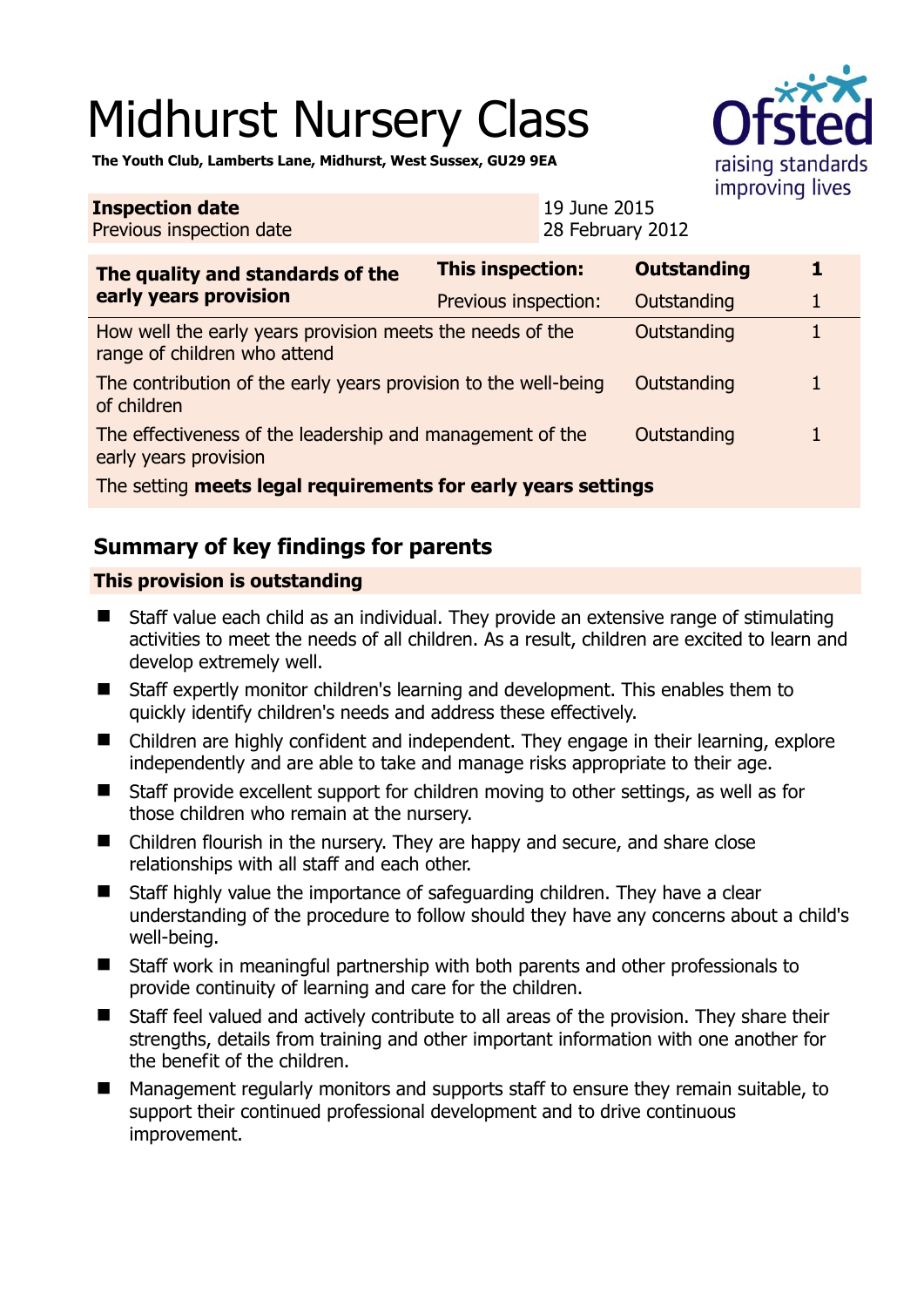## **What the setting needs to do to improve further**

#### **To further improve the quality of the early years provision the provider should:**

■ extend opportunities for children to explore and increase their skills in using technology.

#### **Inspection activities**

- The inspector spoke to the manager and other staff at appropriate times throughout the inspection.
- The inspector engaged with the children at appropriate times during the inspection.
- The inspector observed children's indoor and outdoor play, as well as their snack, lunch and hygiene routines.
- The inspector engaged in a joint observation with the manager.
- The inspector sampled various relevant documents, including the nursery's risk assessments, a range of policies and procedures, staff recruitment records and children's learning journeys.

**Inspector**  Lauren Ferreira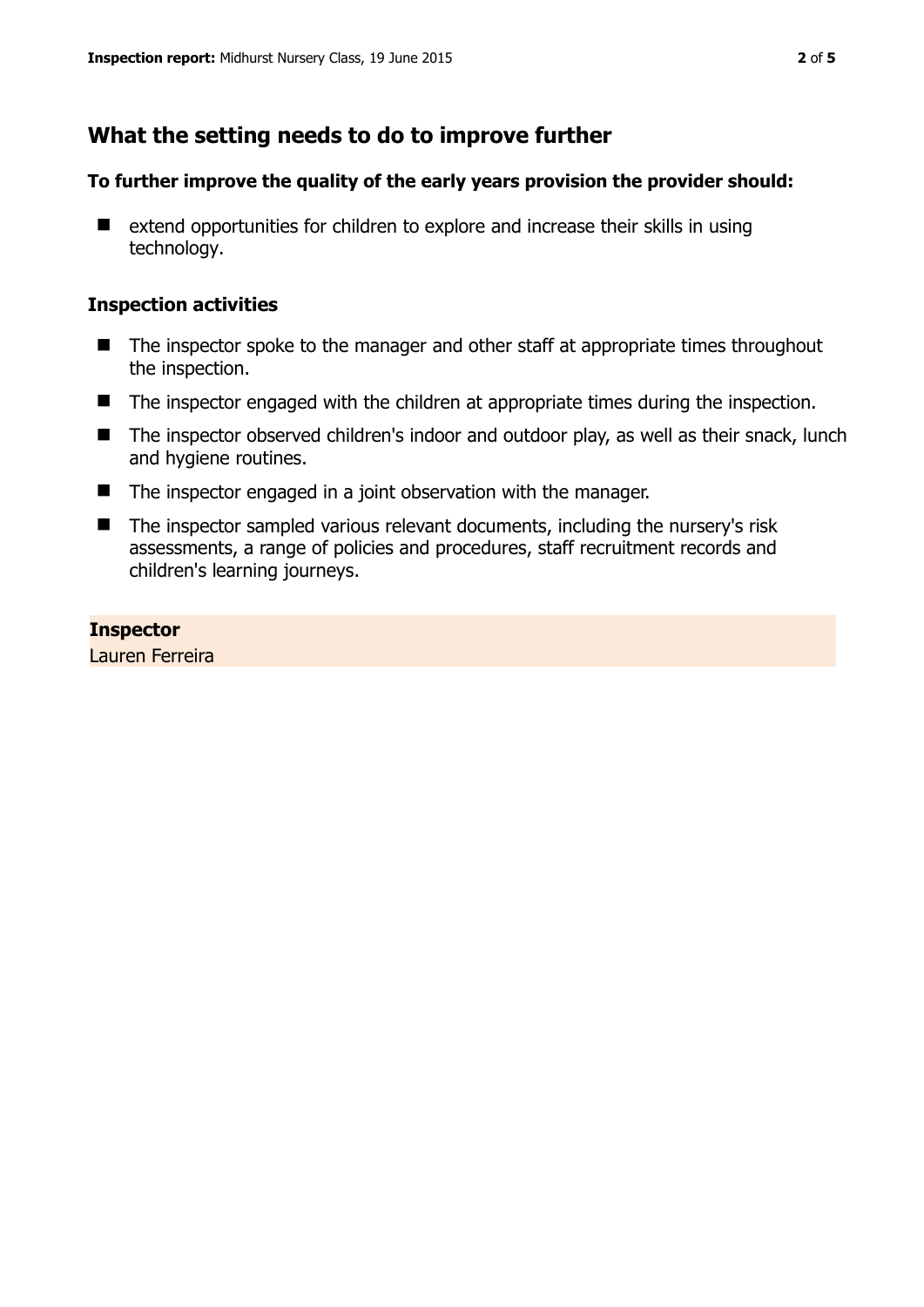## **Inspection findings**

#### **How well the early years provision meets the needs of the range of children who attend. This is outstanding**

Staff provide an extensive range of interesting and stimulating activities that cover all areas of learning. Children independently access these activities and engage in meaningful play that effectively promotes their learning. Staff make use of every opportunity to skilfully promote and extend children's learning. There is an extensive variety of resources for children to choose from. Although, currently there are fewer opportunities for children to use resources that promote their skills in technology. Staff use accurate and precise assessments of children's development to plan for their individual needs. As a result, children benefit from learning activities that are tailored to their needs and interests. Children show high levels of self-control during activities. They play beautifully with their friends and are constantly engaged in their learning. Staff have specific methods of support in place for children with additional needs. As a result, all children make impressive improvements.

### **The contribution of the early years provision to the well-being of children is outstanding**

Parents are actively involved in contributing to their children's learning. Staff encourage parents to share information about children's learning at home, and parents have access to their children's learning records at all times. As a result, children are proud to share their achievements from home. Staff work in excellent partnership with parents on issues such as behaviour management or in supporting children with additional needs. Parents highly value this meaningful partnership. Staff also work in highly effective partnership with other professionals. They engage in a two-way flow of information sharing, as necessary, in order to provide the best support for children. Children are exceptionally well-behaved, independent and highly confident. They follow excellent hygiene routines and understand the importance of healthy lifestyles. For example, staff extend children's awareness of healthy food and how to take the necessary precautions when in the sun.

#### **The effectiveness of the leadership and management of the early years provision is outstanding**

Staff follow robust risk assessments to ensure the continued safety of children at all times. Management has a robust recruitment procedure, and staff performance and suitability are regularly monitored. Management takes into consideration the feelings, ideas, thoughts and suggestions of all involved in the setting when self-evaluating. As a result, practice is continually adapted, updated or changed to suit the needs of the children, parents and staff. For example, as a result of parent suggestions, management has introduced a variety of opportunities for families to meet more regularly. Staff meet regularly to share knowledge to improve practice. They are also given the freedom to try new ideas, and children benefit from these creative additions to practice.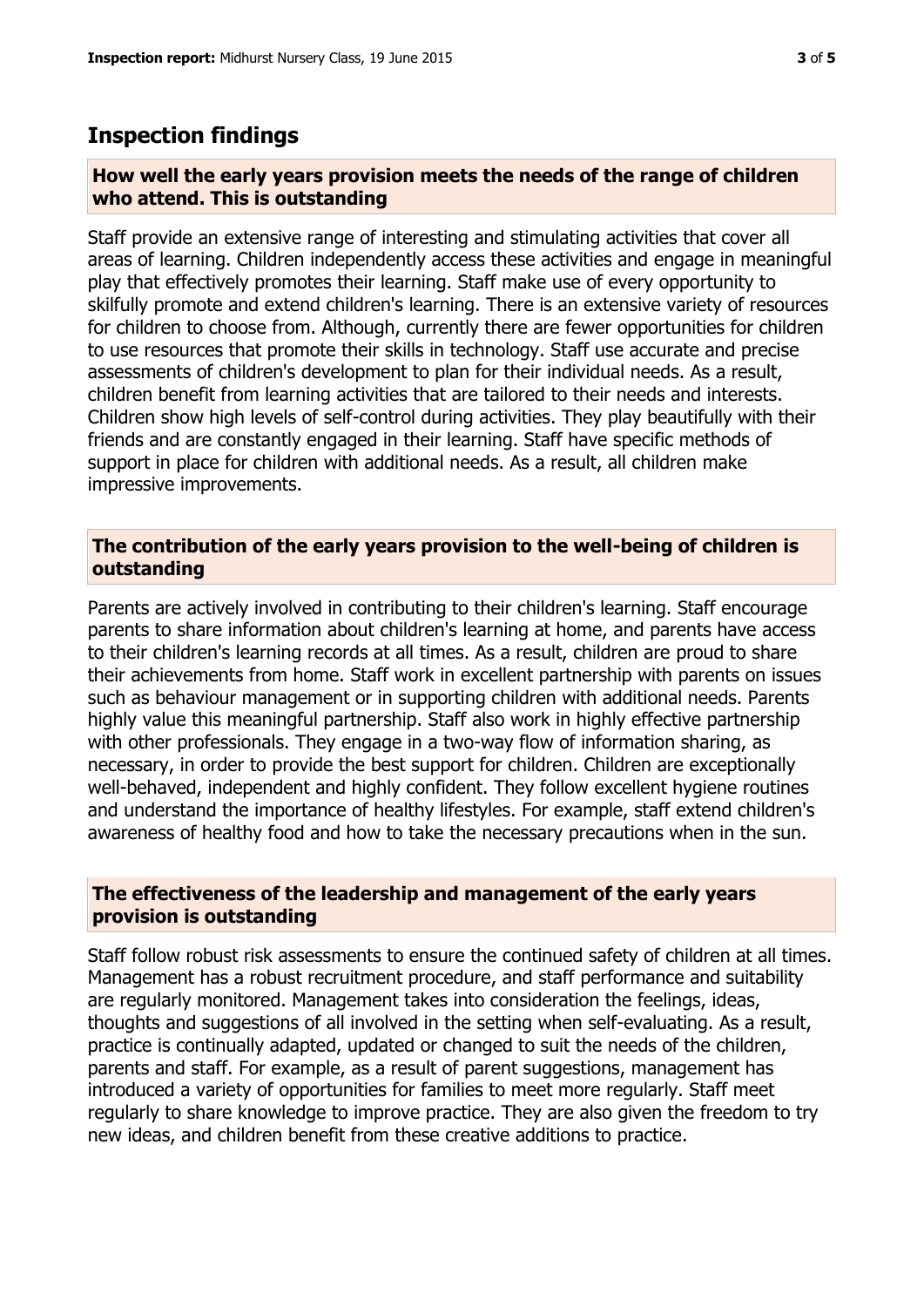## **Setting details**

| Unique reference number           | 113598                   |
|-----------------------------------|--------------------------|
| <b>Local authority</b>            | <b>West Sussex</b>       |
| <b>Inspection number</b>          | 825043                   |
| <b>Type of provision</b>          | Full-time provision      |
| <b>Registration category</b>      | Childcare - Non-Domestic |
| <b>Age range of children</b>      | $0 - 8$                  |
| <b>Total number of places</b>     | 26                       |
| <b>Number of children on roll</b> | 41                       |
| <b>Name of provider</b>           | <b>Christine Reseigh</b> |
| Date of previous inspection       | 28 February 2012         |
| <b>Telephone number</b>           | 07599905611              |

Midhurst Nursery Class registered in 1992. The nursery opens five days a week, term time only. Sessions are from 9am until 3pm on Monday, Wednesday and Friday, and from 9am until 1pm on Tuesday and Thursday. The nursery supports children with special educational needs and/or disabilities. There are six members of staff, of whom five hold relevant childcare qualifications. The manager has a relevant level 6 qualification and one member of staff holds Early Years Professional Status. The nursery receives funding for the provision of free early education for children aged two, three and four.

This inspection was carried out by Ofsted under sections 49 and 50 of the Childcare Act 2006 on the quality and standards of provision that is registered on the Early Years Register. The registered person must ensure that this provision complies with the statutory framework for children's learning, development and care, known as the Early Years Foundation Stage.

Any complaints about the inspection or the report should be made following the procedures set out in the guidance 'Complaints procedure: raising concerns and making complaints about Ofsted', which is available from Ofsted's website: www.gov.uk/government/organisations/ofsted. If you would like Ofsted to send you a copy of the guidance, please telephone 0300 123 4234, or email enquiries@ofsted.gov.uk.